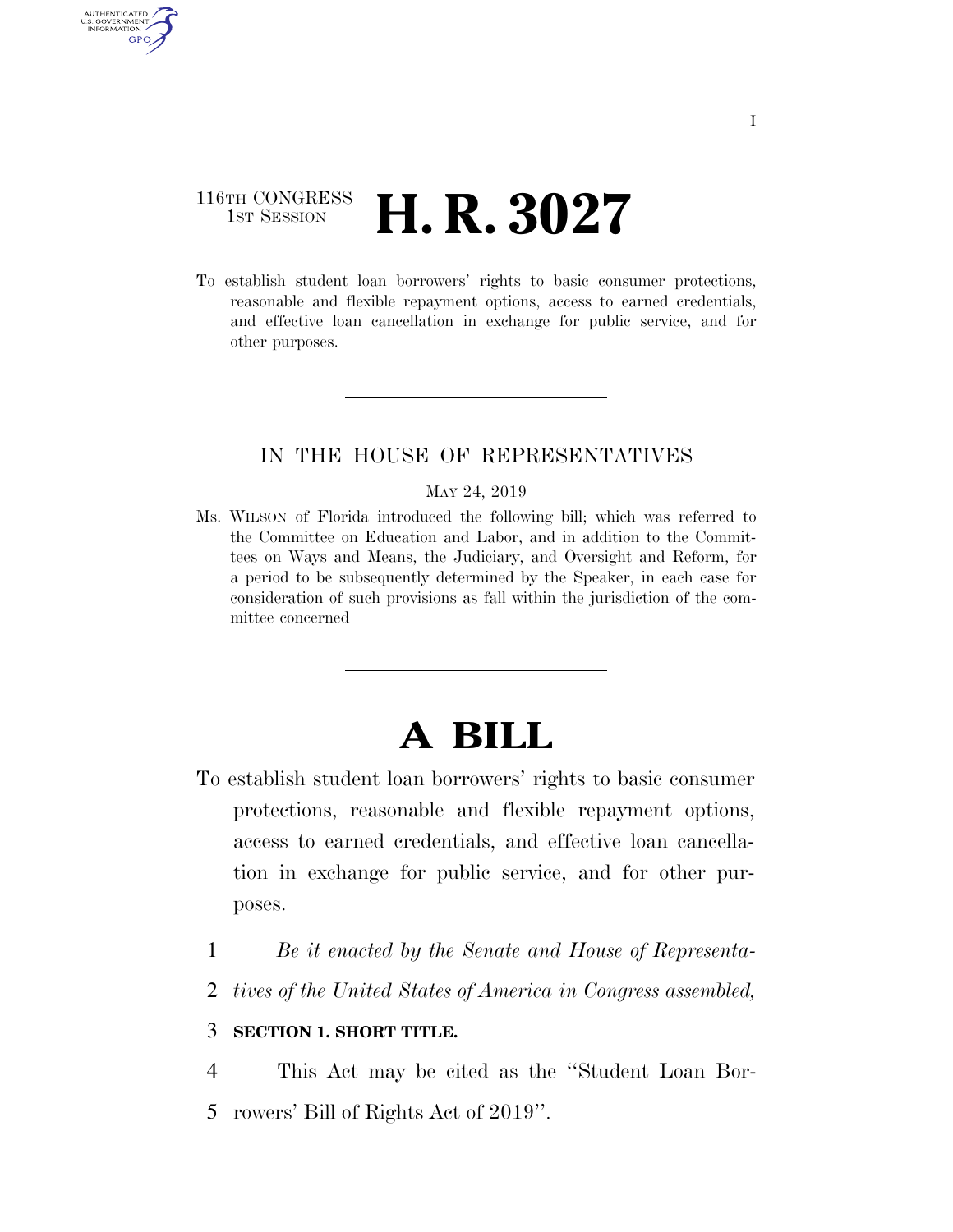# **TITLE I—BORROWERS' RIGHT TO BASIC CONSUMER PROTEC-TIONS**

 **SEC. 101. DISCHARGEABILITY OF STUDENT LOANS IN BANKRUPTCY CASES.** 

 Section 523(a) of title 11 of the United States Code is amended by striking paragraph (8).

## **SEC. 102. REINSTATEMENT OF THE 6-YEAR STATUTE OF LIMITATIONS FOR STUDENT LOANS.**

 Subsection (a) of section 484A of the Higher Edu-11 cation Act of 1965 (20 U.S.C. 1091 $a(a)$ ) is amended to read as follows:

 ''(a) STATUTE OF LIMITATIONS.—Notwithstanding any Federal or State statutory, regulatory, or administra- tive limitation on the period within which debts may be enforced—

 $\frac{1}{2}$  (1) an institution that receives funds under this title may file a suit or initiate or take another action for collection of a refund due from a student on a grant made, or work assistance awarded, under this title, during the 6-year period beginning on the day after the refund first became due (exclusive of the period during which the State statute of limita- tions otherwise applicable to a suit under this para-graph would be tolled under State law);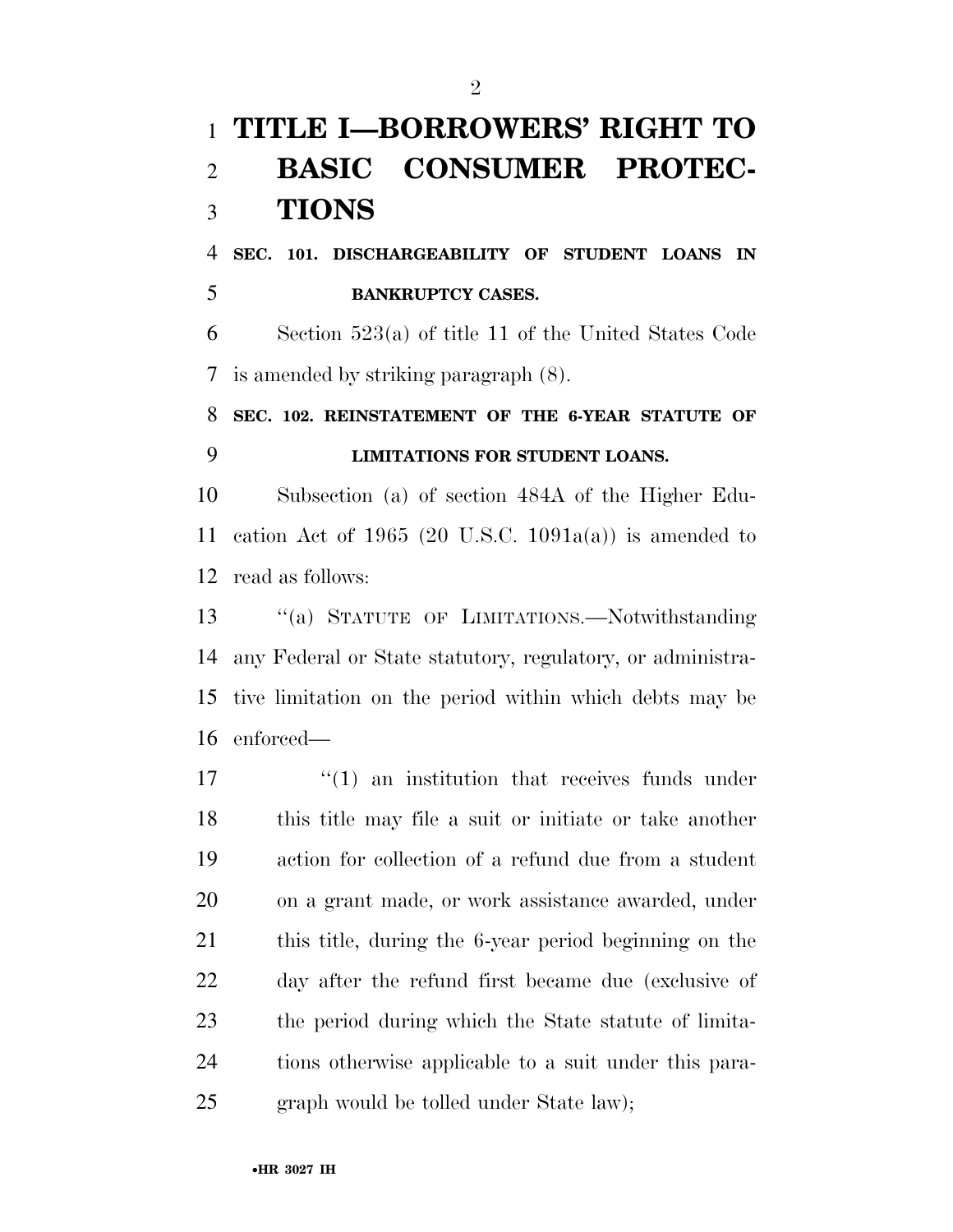$\frac{1}{2}$  a guaranty agency that has an agreement with the Secretary under section 428(c) may file a suit or initiate or take another action for collection of the amount due from a borrower on a loan made under part B during the 6-year period beginning on the day after such guaranty agency reimburses the previous holder of the loan for its loss on account of the default of the borrower (exclusive of the period during which the State statute of limitations other- wise applicable to a suit under this paragraph would be tolled under State law);

12 ''(3) an institution that has an agreement with the Secretary pursuant to section 487 may file a suit or initiate or take another action for collection of the amount due from a borrower on a loan made under part D or E after the default of the borrower on such loan during the 6-year period beginning on the day after the date of the default of the borrower with respect to such amount (exclusive of the period during which the State statute of limitations other- wise applicable to a suit under this paragraph would be tolled under State law); or

23 ''(4) the Secretary, the Attorney General, or the administrative head of another Federal agency, as the case may be, may file a suit or initiate or take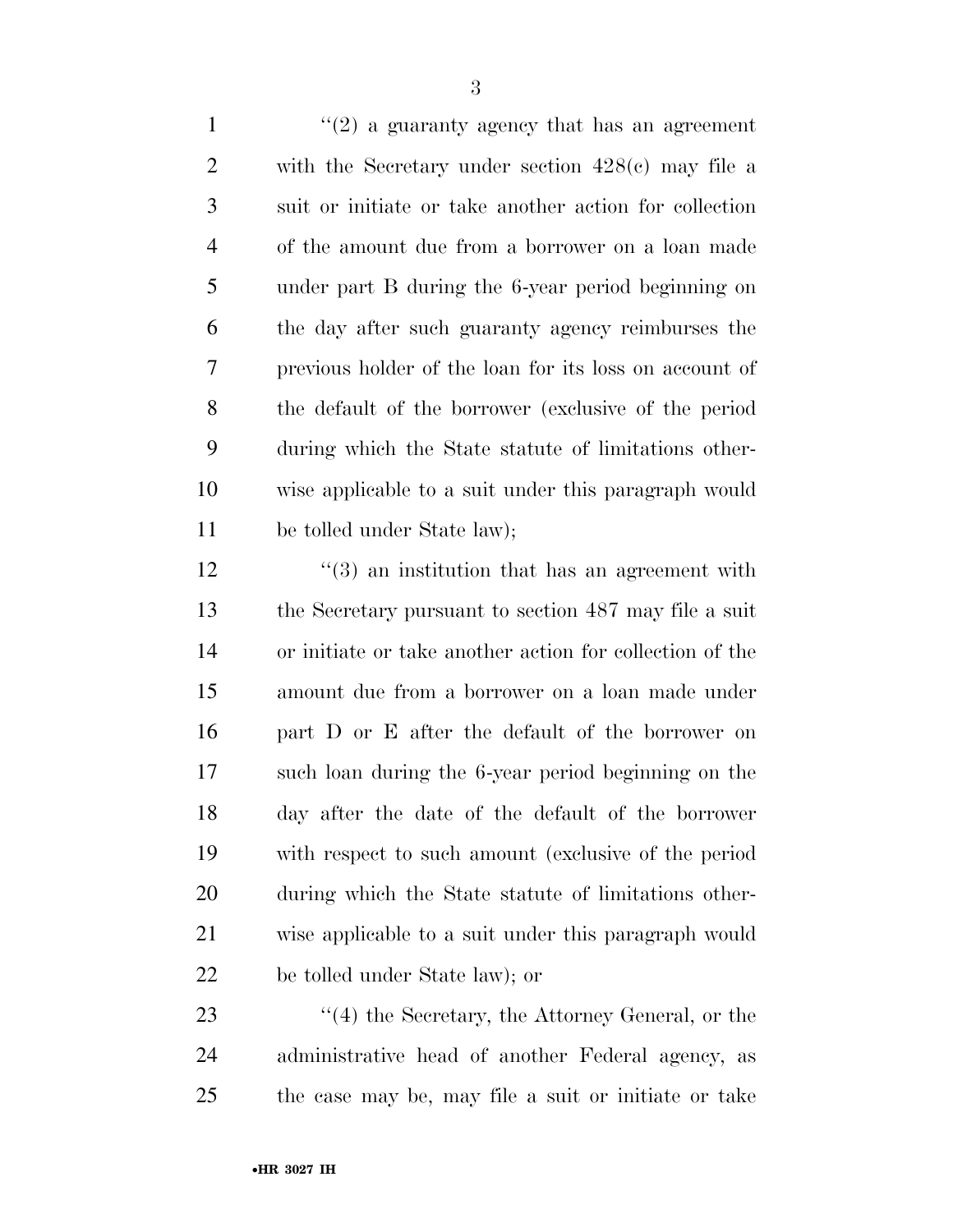another action for collection of a refund due from a student on a grant made under this title, or for the repayment of the amount due from a borrower on a loan made under this title that has been assigned to the Secretary under this title, during the 6-year pe- riod beginning on the day after the refund or the amount first became due.''. **SEC. 103. PROHIBITION OF COLLECTION OF STUDENT LOANS THROUGH CERTAIN OFFSETS OR THROUGH WAGE GARNISHMENT.**  (a) PROHIBITION ON OFFSET OF SOCIAL SECURITY BENEFITS.—Section 3716(c)(3)(A) of title 31, United States Code, is amended— (1) in clause (i), by striking ''except as provided in clause (ii)'' and inserting ''except as provided in clauses (ii) and (iii)''; and (2) by adding at the end the following new clause: ''(iii) Notwithstanding clause (i), any payments due to an individual under Federal benefits programs cited under clause (i) shall not be subject to offset under this subsection if the offset is for payments certified by the Department of Education under a program administered by the Secretary of Education under title IV of the Higher

Education Act of 1965 (20 U.S.C. 1070 et seq.).''.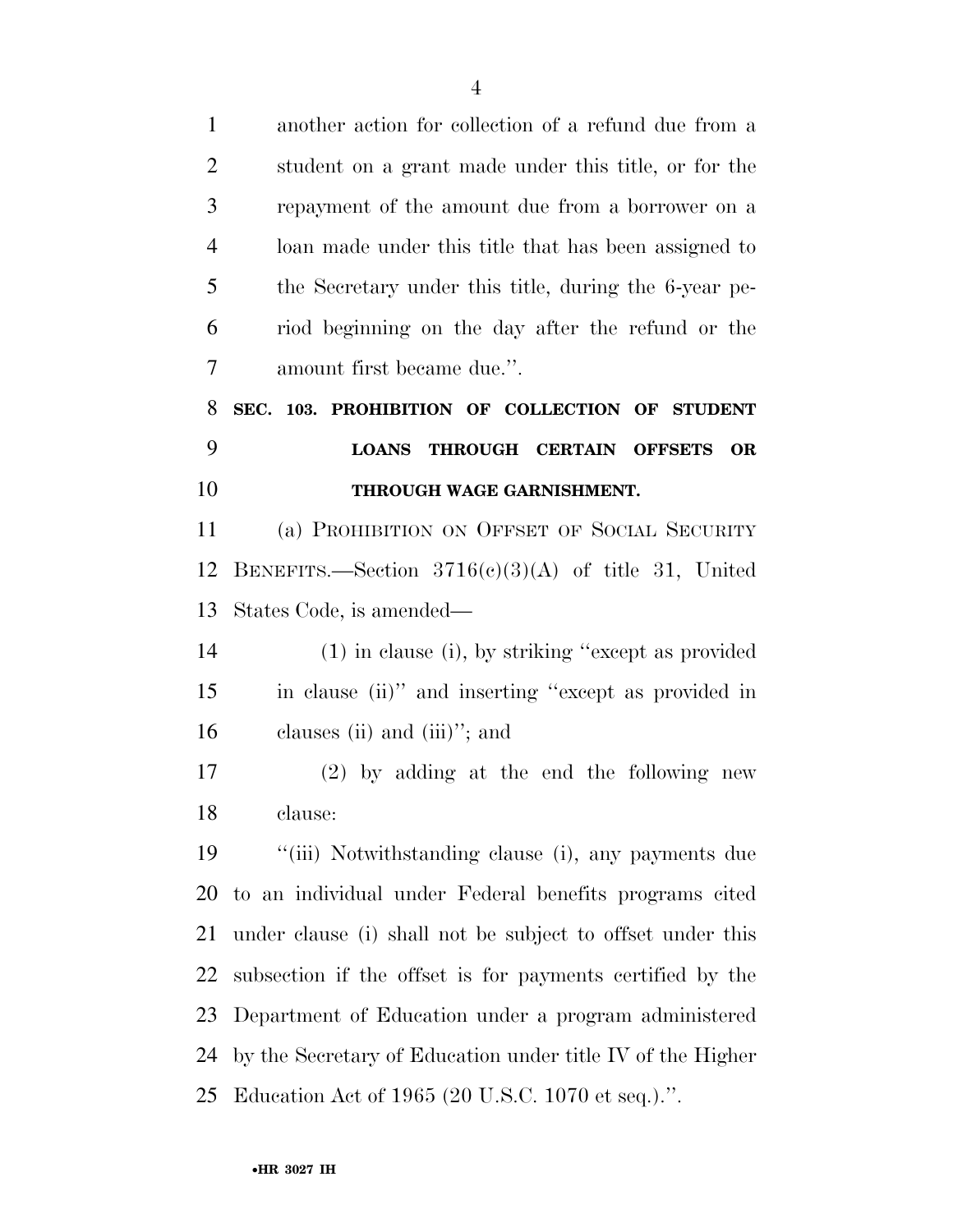(b) PROHIBITION ON OFFSET OF TAX REFUND.— Section 3720A(a) of title 31, United States Code, is amended—

 (1) by striking ''Any Federal agency'' and in-5 serting "(1) Except as provided in paragraph (2), any Federal agency''; and

 (2) by adding at the end the following new paragraph:

 ''(2) Any past-due legally enforceable debt owed by an individual to the Department of Education under a program administered by the Secretary of Education under title IV of the Higher Education Act of 1965 (20 U.S.C. 1070 et seq.) shall not be subject to notification under paragraph (1), and any refund of Federal taxes paid by the individual shall not be subject to reduction under subsection (c) for such debt.''.

 (c) PROHIBITION ON WAGE GARNISHMENT.—Section 3720D(a) of title 31, United States Code, is amended—

 (1) by striking ''Notwithstanding'' and insert-20 ing: "(1) Except as provided in paragraph (2) and notwithstanding''; and

 (2) by adding at the end the following new paragraph:

 ''(2) Any delinquent nontax debt owed by an indi-vidual to the Department of Education under a program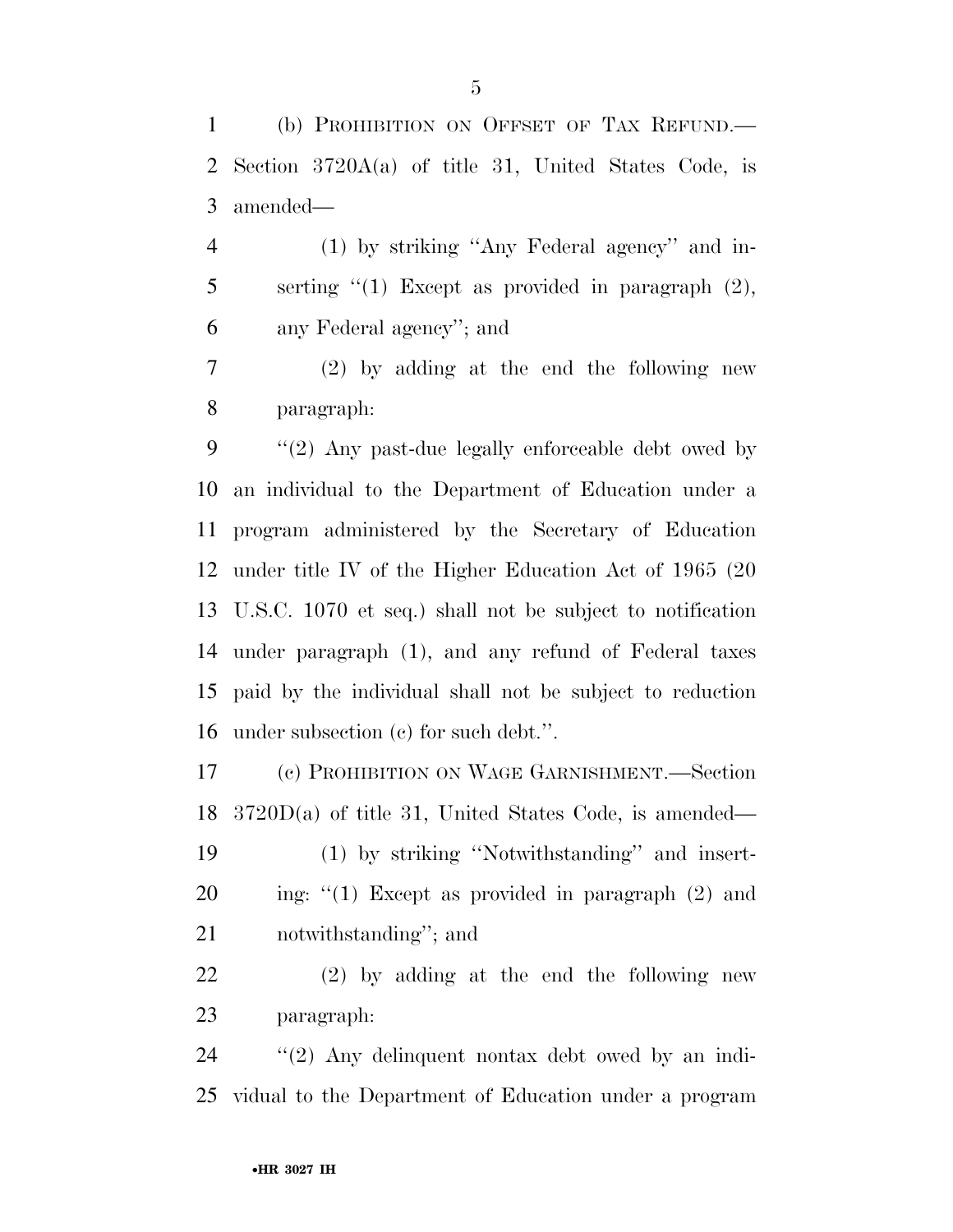administered by the Secretary of Education under title IV of the Higher Education Act of 1965 (20 U.S.C. 1070 et seq.) shall not be subject to collection under this section through garnishment of disposable pay of the individual.''. **TITLE II—BORROWER'S RIGHT TO REASONABLE AND FLEXI- BLE REPAYMENT OPTIONS SEC. 201. EXCLUSION FROM GROSS INCOME FOR DIS- CHARGE OF STUDENT LOAN INDEBTEDNESS.**  (a) IN GENERAL.—Section 108(f)(1) of the Internal

 Revenue Code of 1986 is amended by striking ''if such discharge'' and all that follows and inserting a period.

 (b) STUDENT LOANS.—Section 108(f)(2) of such Code is amended by striking ''made by—'' and all that follows and inserting the following: ''. Such term includes indebtedness used to refinance indebtedness which quali-fies as a student loan under the preceding sentence.''.

 (c) CONFORMING AMENDMENTS.—Section 108(f) of such Code is amended by striking paragraphs (3) and (4).

 (d) EFFECTIVE DATE.—The amendments made by this section shall apply to discharges of indebtedness after the date of the enactment of this Act.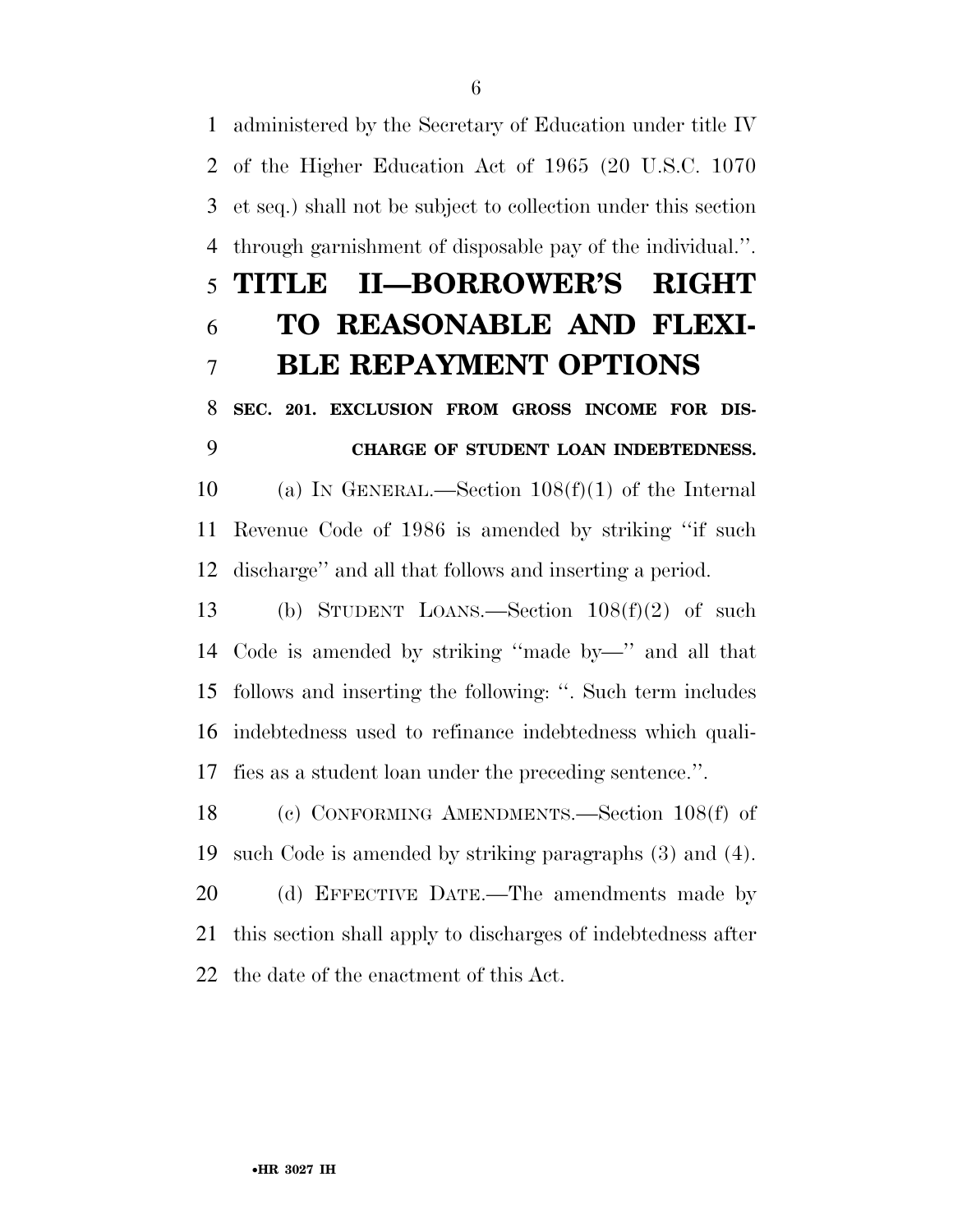| $\mathbf{1}$   | SEC. 202. 529 PLAN DISTRIBUTION FOR STUDENT LOAN         |
|----------------|----------------------------------------------------------|
| $\overline{2}$ | PAYMENTS.                                                |
| 3              | (a) IN GENERAL.—Section $529(e)(3)(A)$ is amended        |
| 4              | by striking clause (iii) and inserting the following new |
| 5              | clause:                                                  |
| 6              | "(iii) interest or principal paid with                   |
| 7              | respect to a qualified education loan (as                |
| 8              | defined in section $221$ ) with respect to a             |
| 9              | designated beneficiary.".                                |
| 10             | (b) CONFORMING AMENDMENTS.-                              |
| 11             | (1) Section $529(e)(3)(A)$ of such Code is               |
| 12             | amended by striking the second sentence.                 |
| 13             | (2) Section $72(t)(7)(A)$ of such Code is amend-         |
| 14             | ed by inserting ", determined without regard to sub-     |
| 15             | paragraph $(A)(iii)$ thereof" after "section             |
| 16             | $529(e)(3)$ ".                                           |
| 17             | (3) Section $530(b)(2)(A)(i)$ of such Code is            |
| 18             | amended by inserting ", determined without regard        |
| 19             | to subparagraph $(A)(iii)$ thereof" after "section       |
| 20             | $529(e)(3)$ ".                                           |
| 21             | (c) EFFECTIVE DATE.—The amendments made by               |
| 22             | this section shall apply to distributions made after the |
| 23             | date of the enactment of this Act.                       |
|                |                                                          |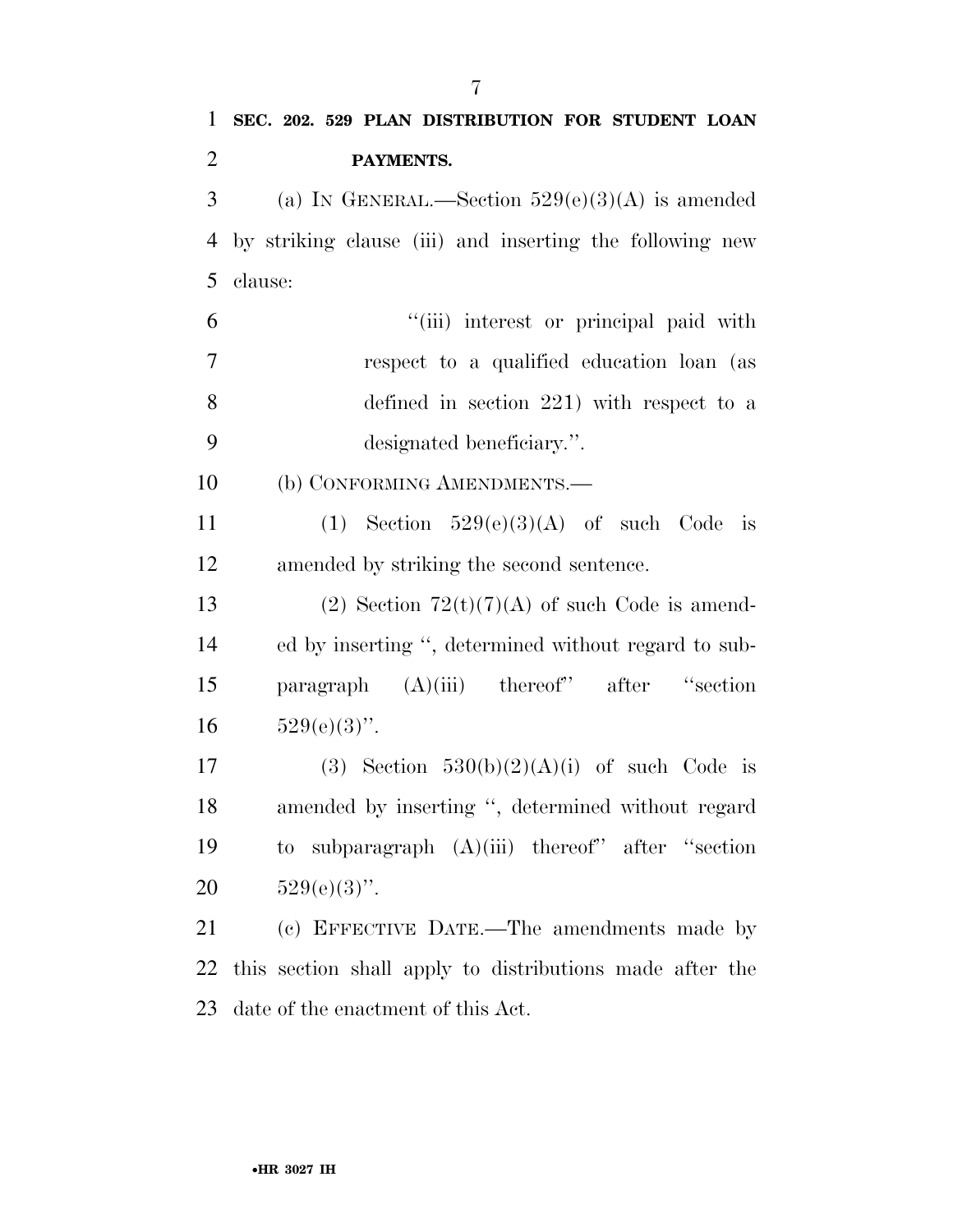| $\mathbf{1}$   | SEC. 203. INCLUSION OF PARENT PLUS LOANS IN REPAY-                  |
|----------------|---------------------------------------------------------------------|
| $\overline{2}$ | <b>MENT PROGRAMS.</b>                                               |
| 3              | (a) INCOME CONTINGENT REPAYMENT PLAN.—Sec-                          |
| 4              | tion $455(d)(1)(D)$ of the Higher Education Act of 1965             |
| 5              | $(20 \text{ U.S.C. } 1087e(d)(1)(D))$ is amended by striking ", ex- |
| 6              | cept that the plan described in this subparagraph shall             |
| 7              | not be available to the borrower of a Federal Direct PLUS           |
| 8              | loan made on behalf of a dependent student;".                       |
| 9              | (b) INCOME-BASED REPAYMENT.—                                        |
| 10             | $(1)$ PART B LOANS.—                                                |
| 11             | PLANS.—Section<br>(A)<br>REPAYMENT                                  |
| 12             | $428(b)(9)(A)(v)$ of the Higher Education Act of                    |
| 13             | 1965 (20 U.S.C. 1078(b)(9)(A)(v)) is amended                        |
| 14             | by striking ", except that the plan described in                    |
| 15             | this clause shall not be available to a borrower                    |
| 16             | for a loan under section 428B made on behalf                        |
| 17             | of a dependent student or for a consolidation                       |
| 18             | loan under section 428C, if the proceeds of such                    |
| 19             | loan were used to discharge the liability of a                      |
| 20             | loan under section 428B made on behalf of a                         |
| 21             | dependent student".                                                 |
| 22             | CONSOLIDATION LOANS.—Section<br>(B)                                 |
| 23             | $428C(c)(3)$ of such Act $(20 \text{ U.S.C. } 1078-$                |
| 24             | $3(e)(3)$ is amended—                                               |
| 25             | $(i)$ in subparagraph $(A)$ , by inserting                          |
| 26             | "and" at the end;                                                   |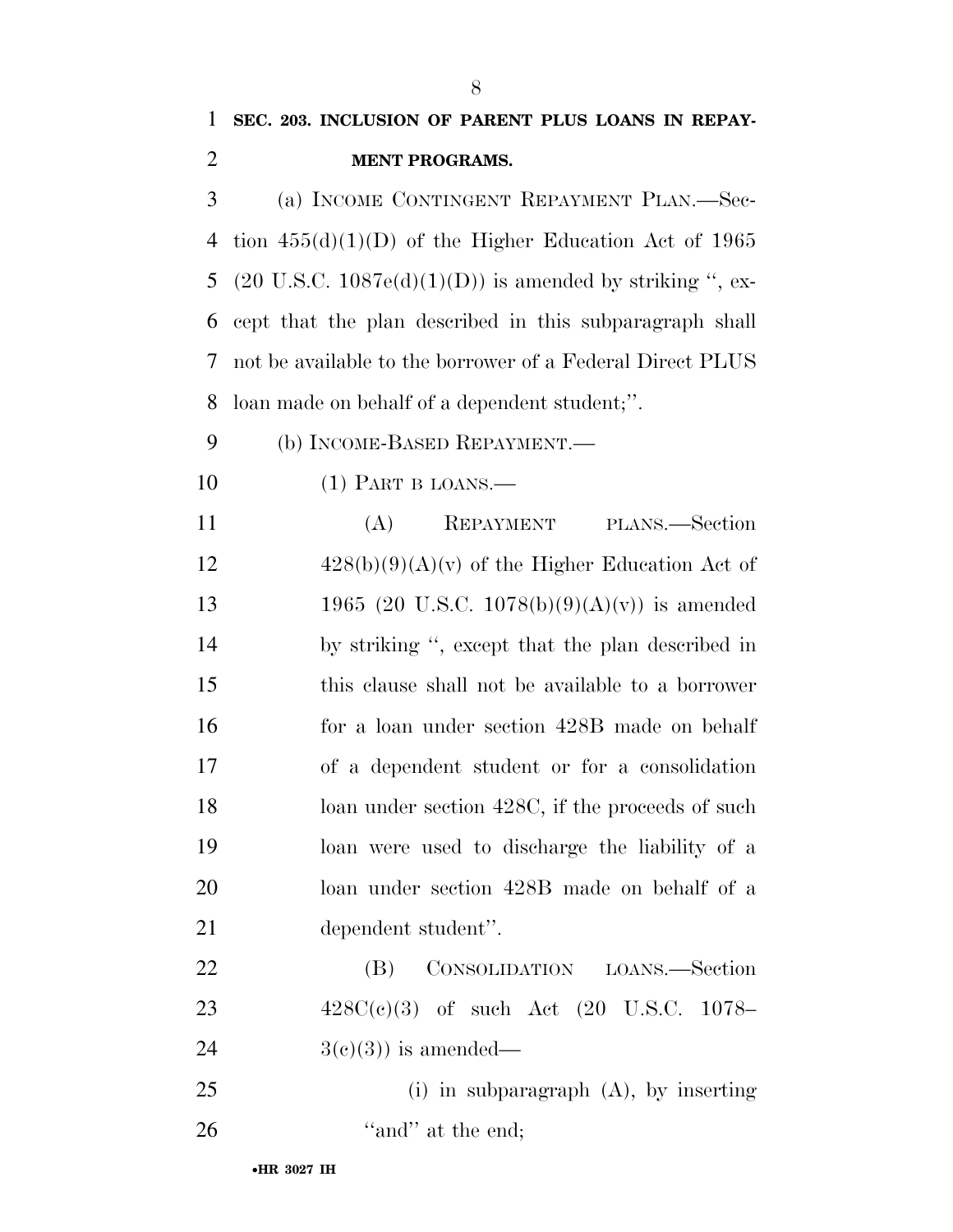| $\mathbf{1}$   | (ii) in subparagraph (B), by striking                        |
|----------------|--------------------------------------------------------------|
| $\overline{2}$ | "and" at the end and inserting a period;                     |
| 3              | and                                                          |
| $\overline{4}$ | (iii) by striking subparagraph $(C)$ .                       |
| 5              | (2) PART D LOANS.—Section $455(d)(1)(E)$ of                  |
| 6              | such Act $(20 \text{ U.S.C. } 1087e(d)(1)(D))$ is amended by |
| 7              | striking ", except that the plan described in this           |
| 8              | subparagraph shall not be available to the borrower          |
| 9              | of a Federal Direct PLUS Loan made on behalf of              |
| 10             | a dependent student or a Federal Direct Consolida-           |
| 11             | tion Loan, if the proceeds of such loan were used to         |
| 12             | discharge the liability on such Federal Direct PLUS          |
| 13             | Loan or a loan under section 428B made on behalf             |
| 14             | of a dependent student".                                     |
| 15             | $(3)$ IBR.—Section 493C of such Act $(20 \text{ U.S.C.})$    |
| 16             | $1098e$ ) is amended—                                        |
| 17             | $(A)$ in subsection $(a)$ —                                  |
| 18             | (i) by striking "this section" and all                       |
| 19             | that follows through "hardship" and in-                      |
| 20             | serting "In this section, the term 'partial                  |
| 21             | financial hardship'"; and                                    |
| 22             | (ii) by striking, "(other than an ex-                        |
| 23             | cepted PLUS loan or excepted consolida-                      |
| 24             | tion $\lceil \frac{\text{to}}{\text{to}} \rceil$             |
| 25             | $(B)$ in subsection $(b)$ —                                  |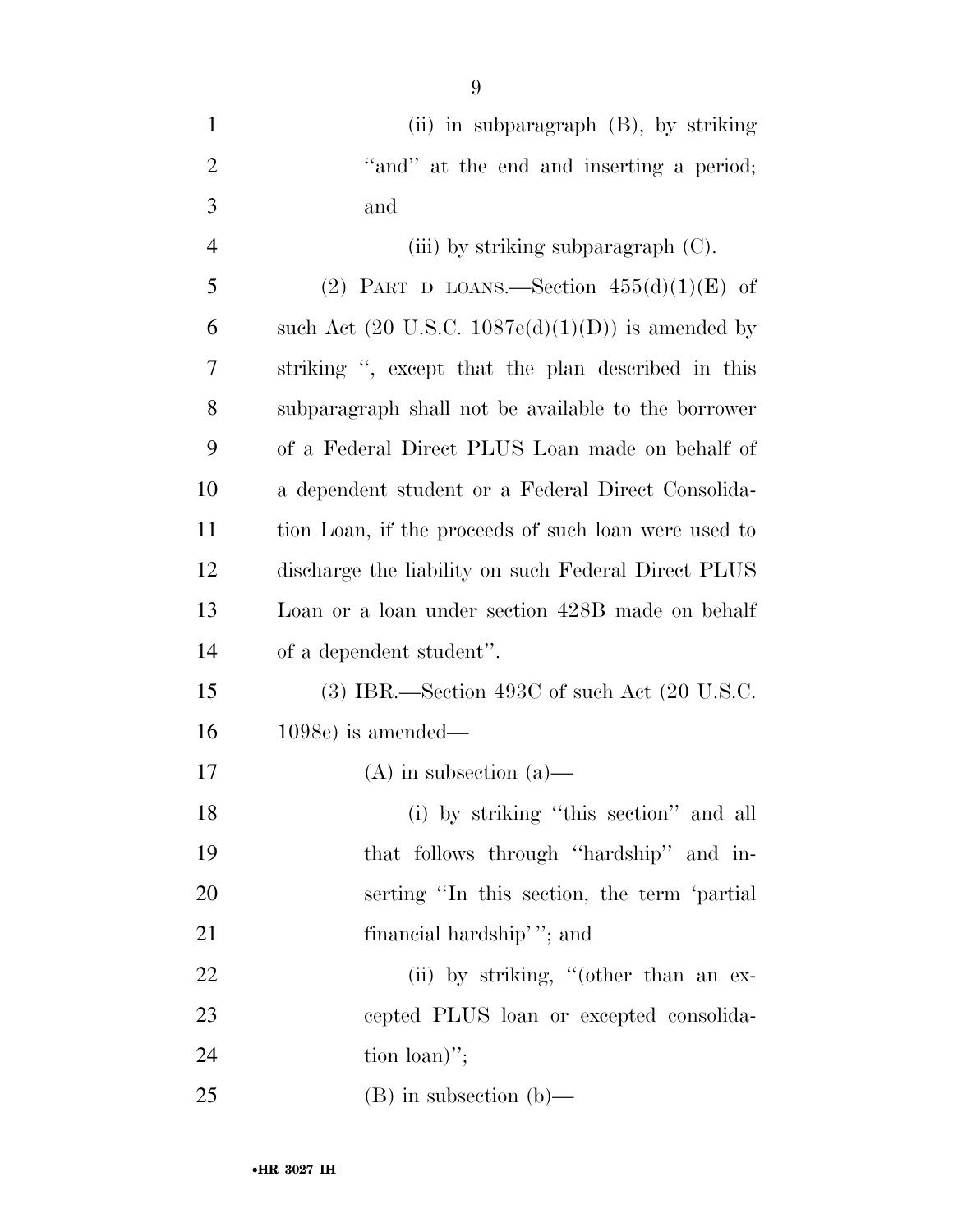(i) in paragraph (1), by striking 2 "(other than an excepted PLUS loan or excepted consolidation loan)''; 4 (ii) in paragraph  $(6)(A)$ , by striking ''(other than an excepted PLUS loan or excepted consolidation loan)''; and (iii) in paragraph (7), by striking ''other than a loan under section 428B or a Federal Direct PLUS Loan''; and (C) in subsection (c), by striking ''(other than an excepted PLUS loan or excepted con- solidation loan),''. (c) LOAN FORGIVENESS FOR SERVICE IN AREAS OF 14 NATIONAL NEED.—Section  $428K(a)(2)$  of such Act  $(20)$ 15 U.S.C. 1078–11(a)(2)) is amended— (1) in subparagraph (A), by striking ''(other than an excepted PLUS loan or an excepted consoli- dation loan (as such terms are defined in section  $493C(a))$ "; and (2) in subparagraph (B), by striking ''(other 21 than an excepted PLUS loan or an excepted consoli- dation loan)''. (d) OTHER REPAYMENT PLANS.—Any plan for the repayment of loans made under title IV of the Higher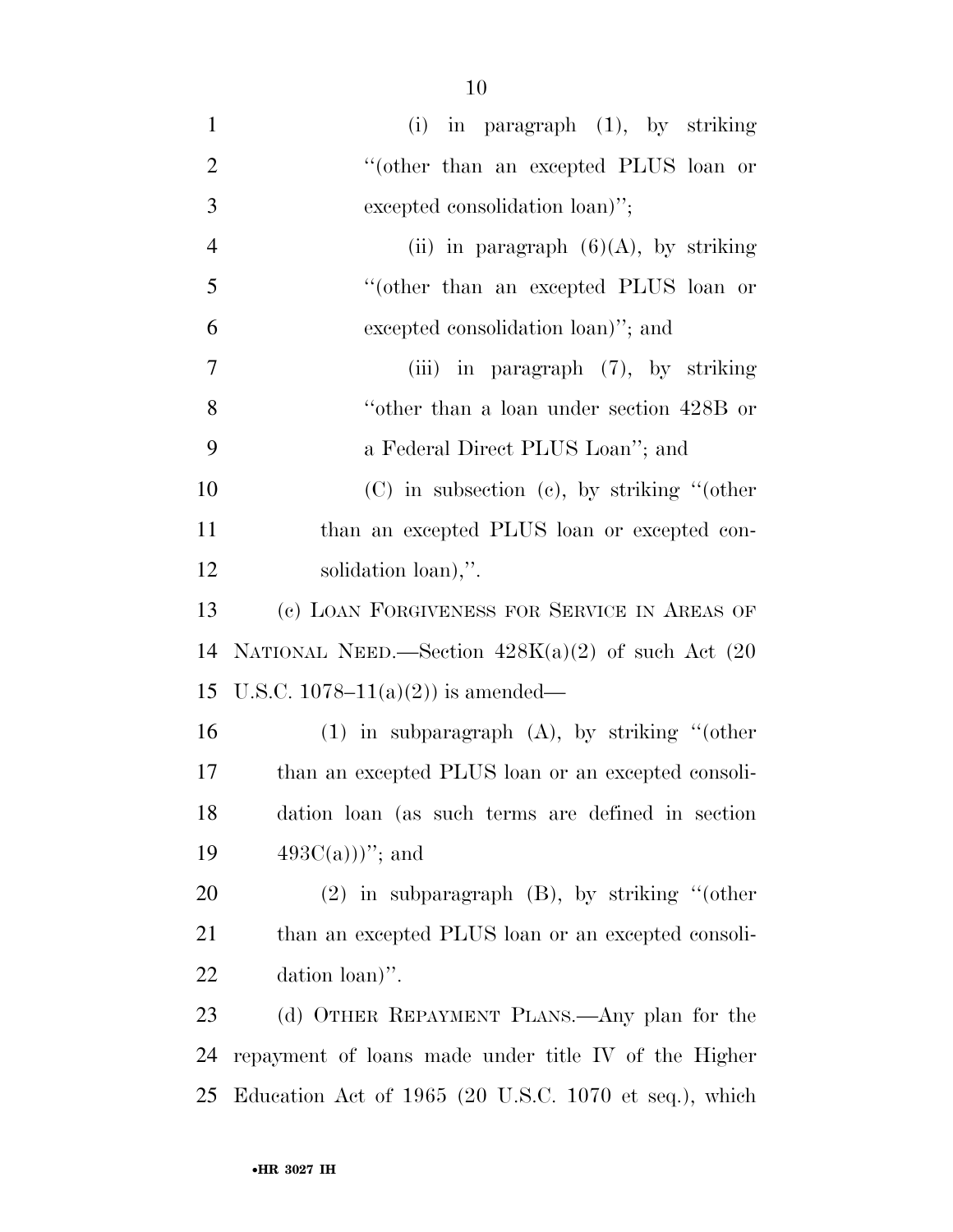is finalized by the Secretary of Education on or after the date of enactment of this Act, shall include the repayment of a loan under section 428B of the Higher Education Act of 1965, or a Federal Direct PLUS Loan under part D of title IV of such Act, that is made, insured, or guaran-teed on behalf of a dependent student.

#### **SEC. 204. DETERMINATION OF ADVERSE CREDIT HISTORY.**

 Section 428B(a) of the Higher Education Act of 9 1965 (20 U.S.C. 1078–2(a)) is amended in paragraph  $(1)(A)$ , by striking "regulations promulgated by the Sec- retary'' and inserting ''section 685.200(c) of title 34, Code of Federal Regulations (as in effect on September 30, 2011)''.

### **TITLE III—BORROWERS' RIGHT**

### **TO A MEANINGFUL DEGREE**

**SEC. 301. PROHIBITION ON SUSPENSIONS OF PROFES-**

### **SIONAL LICENSES FOR LOAN DEFAULT.**

 No evidence of an individual's default on the repay- ment of a loan made, insured, or guaranteed under title IV of the Higher Education Act of 1965 (20 U.S.C. 1070 et seq.) may be admitted into evidence in a Federal or State proceeding involving the individual's professional or vocational license.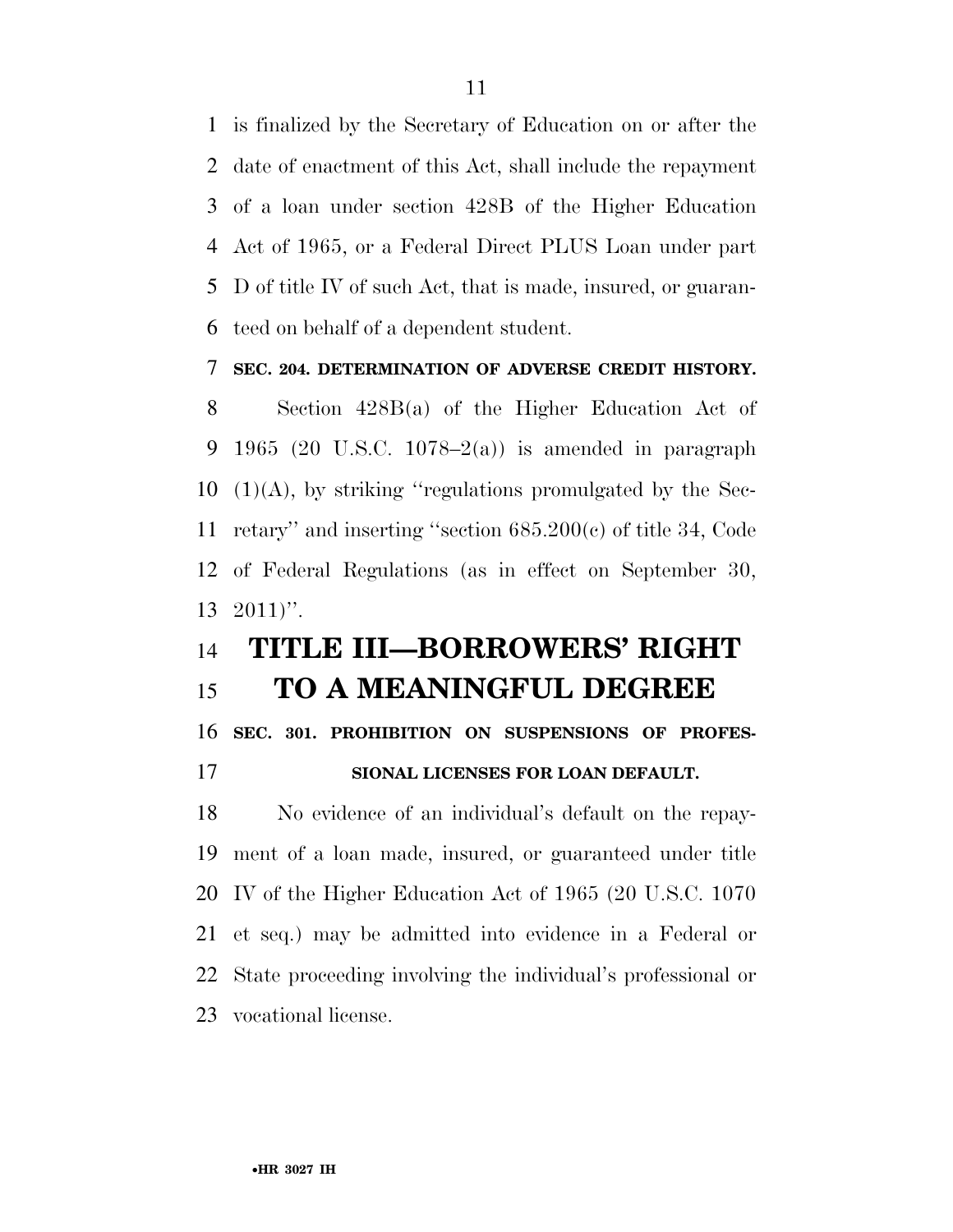## **SEC. 302. PROHIBITION ON LOSS OF ACCESS TO TRAN-SCRIPTS FOR LOAN DEFAULT.**

 Section 487(a) of the Higher Education Act of 1965 (20 U.S.C. 1094(a)) (as amended by section 301) is fur- ther amended by adding at the end the following new para-graph:

 "(30)(A) The institution will not prohibit a stu- dent from accessing the student's transcripts, degree scrolls, or other certifications of coursework or edu- cational attainments at the institution because the student is in default on the repayment of a loan made, insured, or guaranteed under this title.

 ''(B) For purposes of this paragraph, the term 'student' includes former students.''.

 **TITLE IV—RIGHT TO EFFECTIVE LOAN CANCELLATION FOR BORROWERS ENGAGED IN PUBLIC SERVICE CAREERS** 

 **SEC. 401. EXTENSION OF LOAN CANCELLATION FOR BOR- ROWERS EMPLOYED IN PUBLIC SERVICE JOBS FOR 5 YEARS.** 

 Section 455(m) of the Higher Education Act of 1965 (20 U.S.C. 1087e) is amended by adding at the end the following new paragraph:

•**HR 3027 IH** 25 "(5) LOAN CANCELLATION AFTER 5 YEARS.— The Secretary shall also cancel 50 percent of the